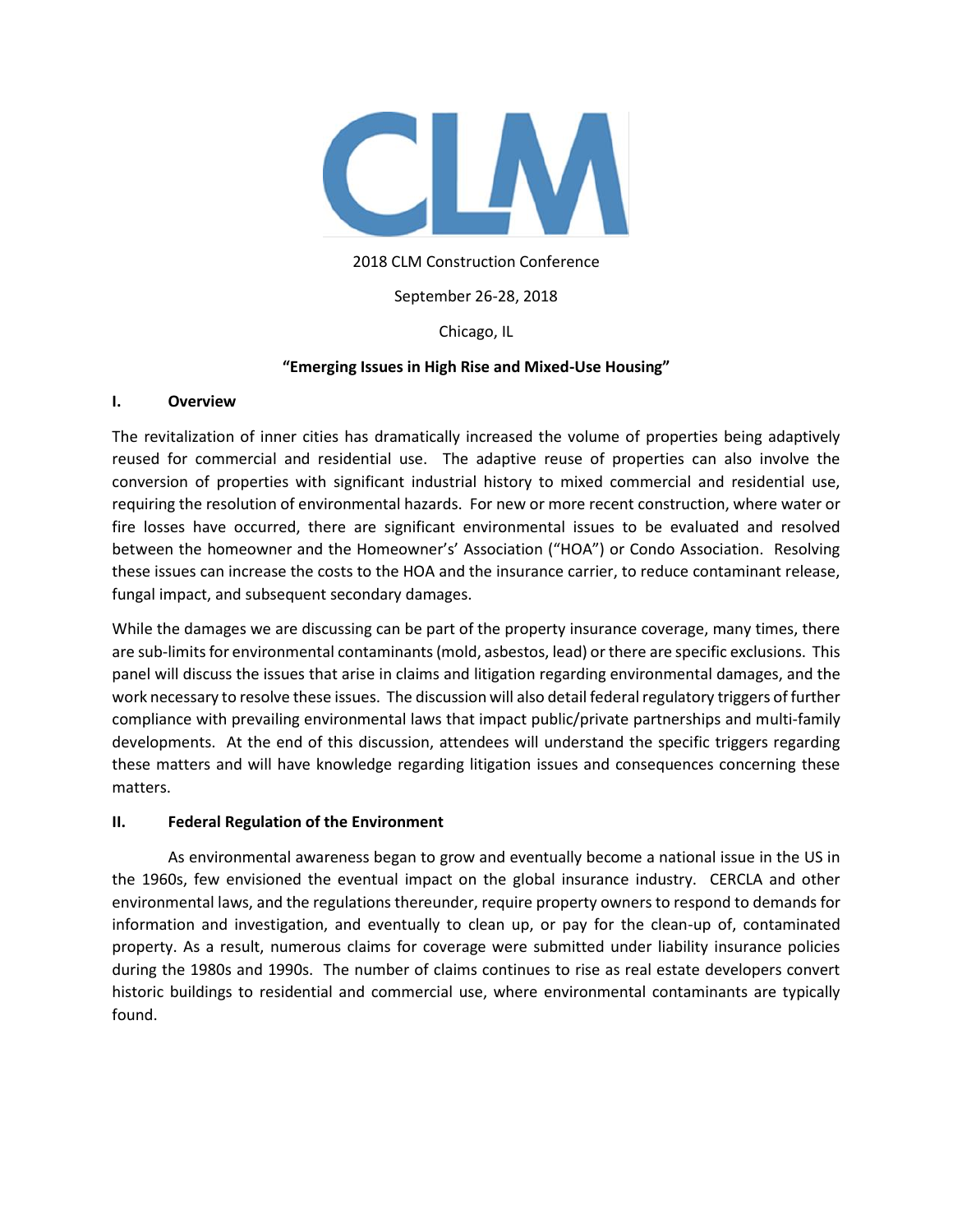### **III. Defining the Environmental Issues in Construction and Renovation Projects**

The impact of environmental issues on construction and renovation projects has been escalating since the 1970s. There has been an analogous increase in first-party and third-party claims from damages caused by environmental contaminants.

Claims for damages due to environmental contamination can arise in a number of situations and can be asserted by property owners, homeowner's associations, and individuals affected in a variety of ways. If a residential or commercial building was built several decades ago, there is a good chance there may be mold present, lead in the paint, and/or asbestos present in the building's flooring, ductwork, popcorn ceilings, roofing, and HVAC system. Left undisturbed some of these contaminants aren't harmful, however if a construction or renovation project calls for scraping or cutting these materials, the powder or dust can be very hazardous.

Similarly, the historical use of the property can be an indicator regarding whether a construction or renovation project will contaminate the environment. Sites once used for industrial purposes and even small businesses, where hazardous chemicals were in heavy use such as: dry cleaners, gas stations, car repair facilities, and photography development centers can be breeding grounds for environmental contaminants and pose a range of unanticipated exposures for owners, occupants, and insurers.

Although the presence of environmental contaminants in a construction or renovation site increases the risk of contamination claims, conflicts also arise after a sudden, accidental flood, or leak from a plumbing system. Older buildings were built using clay or cast-iron piping, which are susceptible to rusting, cracking, separating, and deterioration. New construction uses PVC piping. Although PVC piping is far more durable than materials used in the past, all piping can be damaged during construction when heavy equipment is used. This damage often leads to sewer backups, which ultimately triggers a claim for environmental contamination. Additionally, construction or renovation on older buildings can lead to water intrusion, which in the right circumstances results in mold development. This also results in environmental contamination claims when the mold is discovered.

Along with considering the environmental condition of the older building being renovated, the location of the construction or renovation project can be an issue in first-party and third-party contamination claims. As an example, a single release of a contaminant can have a far-reaching impact and yield extensive claims where a construction project is conducted in mixed use buildings with high concentrations of customers, workers, residents, and delivery persons. Environmental contamination resulting from a construction or renovation project can render facilities unusable, causing business interruption losses, loss in rental income, and costs associated with relocation.

## **IV. Considerations from the Insurance Carrier's Perspective**

Adjusting a claim for environmental contamination requires insurance carriers to consider several components of the insurance policy. First, insurance carriers must understand the contaminant that caused the alleged loss. Using science-based assessment to identify the hazardous material at issue will allow an insurance carrier to determine if the contaminant is covered under the insurance policy.

Insurance carriers must also consider whether the claimant timely notified the insurance company of the loss. Most insurance policies require that the insured or claimant notify the insurer of a loss promptly. Determining whether a notice of loss requirement has been satisfied requires establishing when the loss occurred. While losses typically occur on a known date, property damage caused by more gradual processes that may not be apparent to an insured or claimant until after damage began can raise more difficult, fact-intensive issues. Analysis of the nature and timing of the damage, along with investigation into the insured's or claimant's knowledge of the damage, may be appropriate. Lastly, insurance carriers must always consider if the loss occurred during the policy's active term.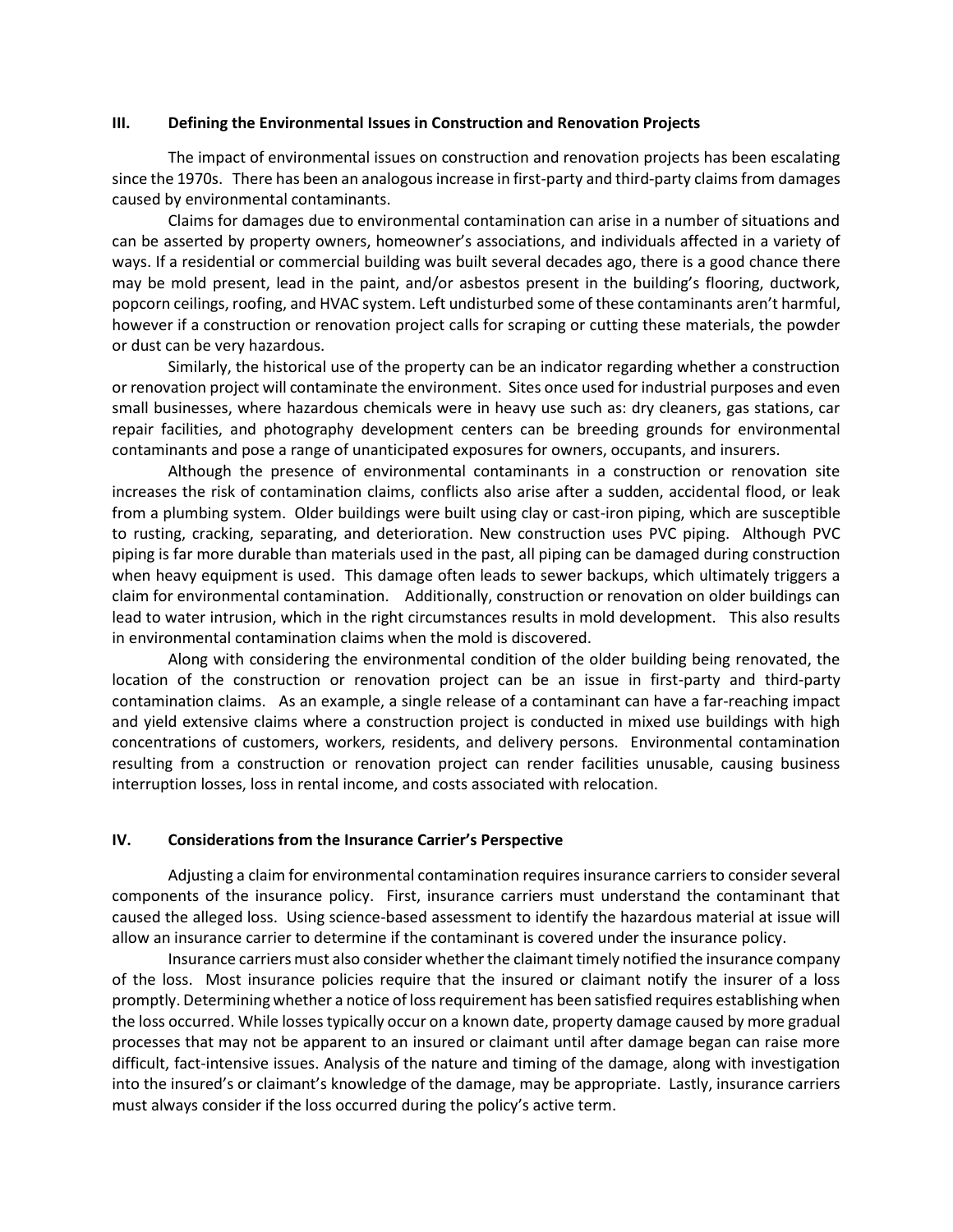As discussed, damages caused by environmental contamination occurs in many ways. In determining whether coverage is extended for environmental damage, the policy language must be examined and evaluated. Specifically, insurance carriers must carefully assess policy exclusions. Pollution exclusions are commonly used in general liability insurance policies, which vex policy holders, claimants, and insurers alike. Pollution exclusions are the most litigated portions of insurance policies, so fully understanding the insurance language is critical in determining whether a loss is covered. Sub-limits can also reduce the insurance carrier's obligations to pay when certain perils strike.

# **Case Study**

Pesticides have generally been held to be within contamination and pollution exclusions in insurance policies. In Haman, Inc. v. St. Paul Fire and Marine Insurance Company, a federal district court applied a property policy's pollution and contamination exclusion to hold that there was no coverage for financial losses incurred when the Environmental Protection Agency ("EPA") ordered closure and decontamination of the insured's hotel after an exterminator had used methyl parathion, a highly toxic and restricted pesticide, in the hotel. The exterminator responsible for the hotel damage was sentenced to prison for illegally using the pesticide as a residential extermination. Under the terms of the insured's insurance policy the pesticide used was termed a pollutant, irritant, or contaminant in the policy and the insurance carrier was able to deny coverage.

# **V. Insurance Coverage Issues that Arise in Litigation of Contamination Claims**

# **Owned Property Exclusion**

The meaning of the owned property exclusion has become an important issue in the context of disputes over insurance coverage for the cost of cleaning up hazardous waste sites. Generally, when environmental contamination is centered upon a piece of property, claimants often look first to the property owner's insurer to finance the costs of investigating and remediating the contaminated site. However, the owned property exclusion precludes the property owner from advancing a claim for coverage under its own policy for damages resulting from environmental contamination.

Now consider what happens when the contamination, located on a property, migrates off site and pollutes the adjacent property. There has been considerable litigation regarding whether the owned property exclusions still preclude the property owner from recovering under its own insurance policy where the contamination on its property is in danger of migrating to adjacent properties and causing further damage.

## **Owned Property Exclusion Case Study**

In Broadwell Realty Services v. Fidelity & Casualty Co., an often-cited case from the New Jersey Superior Court, the policyholder, Broadwell Realty Services, Inc. ("Broadwell"), owned a piece of property which contained underground storage tanks. A hazardous substance escaped from the tanks and migrated to adjacent property not owned by Broadwell. New Jersey's Department of Environmental Protection ("DEP") subsequently investigated the contamination and ordered Broadwell to undertake "remedial activities to eliminate the source of the continuing pollution at the adjacent properties." Broadwell then demanded that its insurer, Fidelity & Casualty Co. of New York ("Fidelity"), pay for the clean-up costs which Broadwell incurred on its own property in order to respond to the DEP's order. Fidelity denied coverage to Broadwell, relying upon the owned property exclusion contained in the insurance policy at issue. Fidelity maintained that the remedial activities which took place on Broadwell's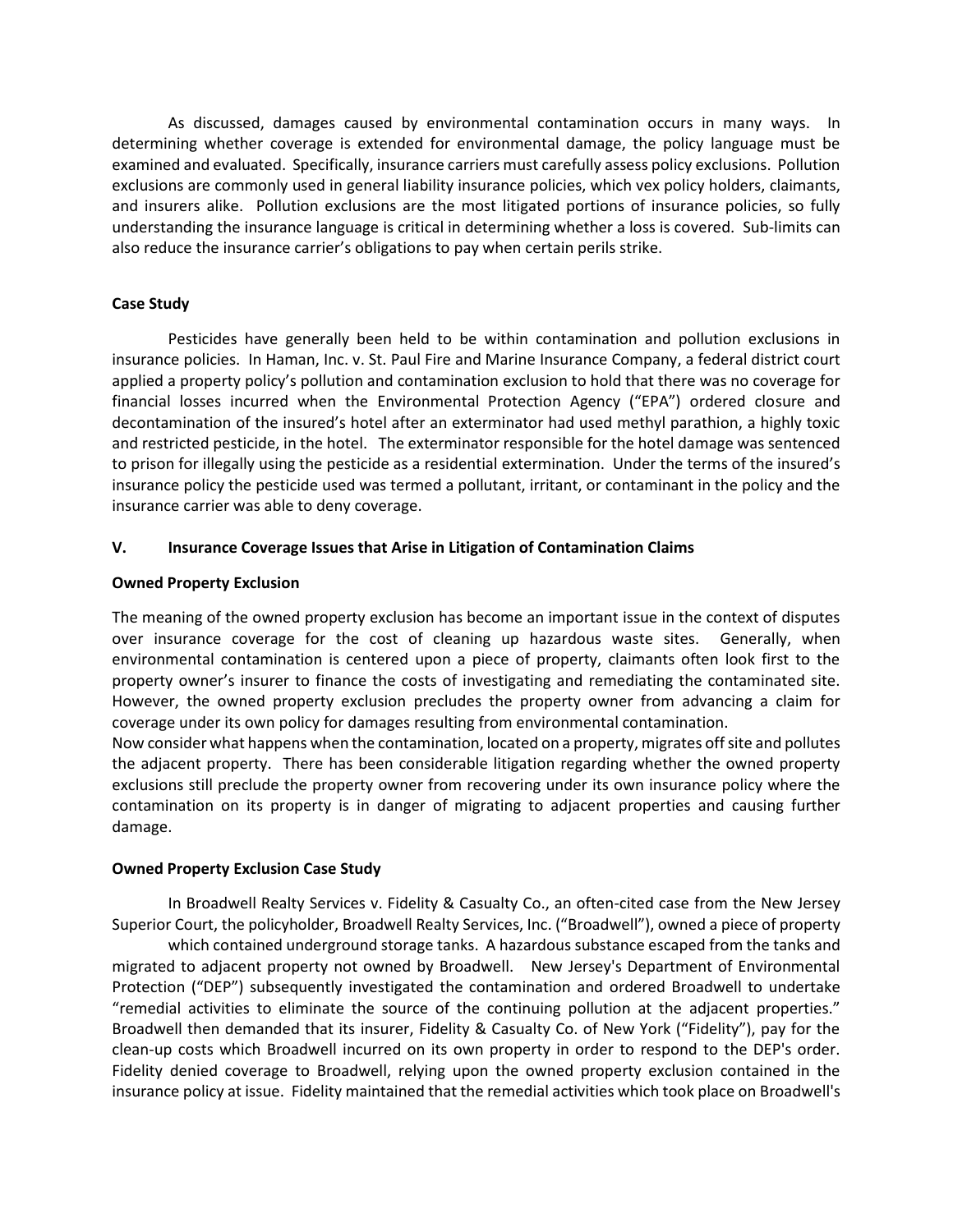own property were intended to alleviate the contamination on the policyholder's own property, and, therefore, there was no coverage.

The court held that the remedial activities undertaken on Broadwell's property were designed to prevent the continued release of contamination onto the non-owned adjacent property and was not solely to remedy damage to Broadwell's own property. As such, the court stated that the purpose of the owned property exclusion, which was to "exclude from the insurer's indemnification obligation claims by the insured based upon damage or loss to its own property," was not implicated. Therefore, the owned property exclusion did not bar the insured's coverage.

In Fireman's Fund Insurance Co. v. Ex-Cell-O Corp., various insurers sought a declaration from the United States District Court for the Eastern District of Michigan that they were not obligated to defend their policyholder, Ex-Cell-O Corporation ("Ex-Cell-O"), against potential liability for allegedly contributing to environmental contamination at 22 locations owned by it. Among other grounds, the insurers argued that the exclusion for damages to property owned by the policyholder contained in each of the policies at issue precluded coverage. The court held that the owned property exclusion did not preclude coverage because the claims of environmental contamination at the sites owned by Ex-Cell-O included property damage claims that pollution had migrated onto adjoining landowners' properties.

See Robert A. Whitney, Application of the Owned Property Exclusion to Insurance Coverage Claims: Can the Threat of Harm to the Property of Others Ever Get Real? 27 N. Ky. L. Rev. 505, 507–08 (2000).

#### **Exposure Theory, Manifestation of Loss Theory, and Continuous Trigger Theory of Coverage**

In lawsuits involving environmental contamination, claimants are sometimes seeking liability for contamination or injuries that occurred over a substantial period of time. In these instances, a dispute often arises between an insurer whose policy is in effect when the damage is discovered and the insurer whose policy was in effect when the damage occurred. The dispute is intensified by the fact that certain types of damage or injury-causing occurrences, like toxic contamination from mold or asbestos, are often undetectable until significant damage has been suffered. Courts must then decide which insurer has a duty to defend by determining which trigger theory of coverage is at issue.

Under the exposure theory of triggering coverage, exposure to the environmental contaminant that eventually produces the loss, such as inhalation of asbestos dust, triggers insurance coverage. The continuous trigger theory treats continuous or repeated exposure to the same condition as one occurrence, as the injury "occurs continuously from exposure to manifestation." Under this theory, all policies from the time the loss begins until it is discovered owe coverage. However, under the manifestation trigger theory a claim that is discoverable or becomes apparent under the policy period triggers coverage. As an example, property damage commences when the reasonable person would be conscious of the existence of an actionable defect.

Diverging insurance coverage theories require insurance carriers to review policy language carefully. Some courts have use its interpretation of certain provisions of the insurance policy to determine which trigger coverage theory should be followed. As such, insurance carriers must understand how courts within its jurisdiction determine which theory of coverage controls.

# **Trigger-of-Coverage Case Study**

In Strauss v. Chubb Indem. Ins. Co., Randal and Diane Strauss constructed a home in 1994. Water infiltrated and damaged the home through a defect present since the completion of the home's construction. The infiltration was ongoing and progressive in nature, continuously occurring with each